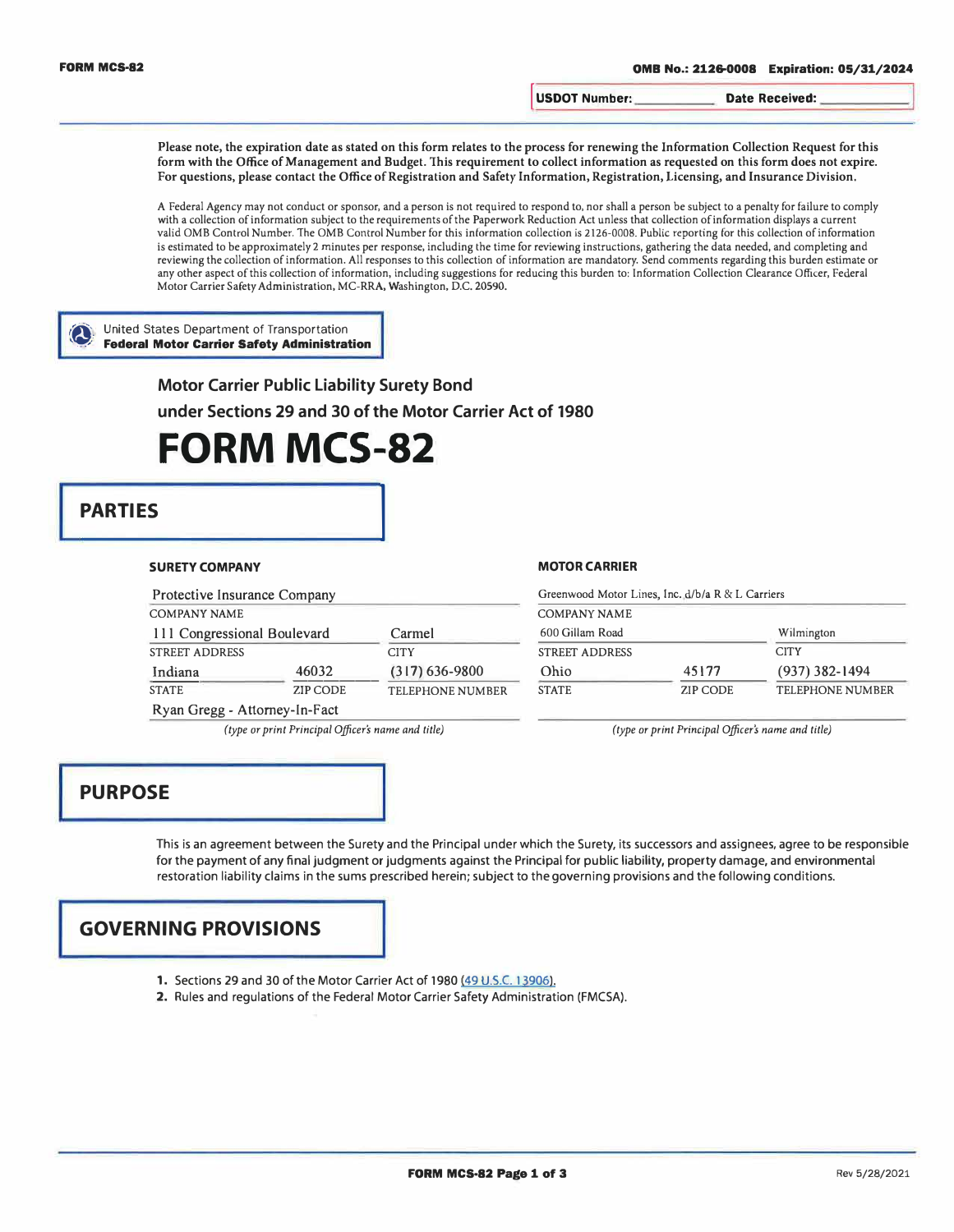## **CONDITIONS**

The Principal is or intends to become a motor carrier of property subject to the applicable governing provisions relating to financial responsibility for the protection of the public.

This bond assures compliance by the Principal with the applicable governing provisions, and shall insure to the benefit of any person or persons who shall recover a final judgment or judgments against the Principal for public liability, property damage, or environmental restoration liability claims (excluding injury to or death of the Principal's employees while engaged in the course of their employment. and loss of or damage to property of the principal, and the cargo transported by the Principal). If every final judgment shall be paid for such claims resulting from the negligent operation, maintenance, or use of motor vehicles in transportation subject to the applicable governing provisions, then this obligation shall be void, otherwise it will remain in full effect.

Within the limits described herein, the Surety extends to such losses regardless of whether such motor vehicles are specifically described herein and whether occurring on the route or in the territory authorized to be served by the Principal or elsewhere.

The liability of the Surety on each motor vehicle subject to the financial responsibility requirements of Sections 29 and 30 of the Motor Carrier Act of 1980 for each accident shall not exceed \$1,000,000 and shall be a continuing one notwithstanding any recovery hereunder.

The surety agrees, upon telephone request by an authorized representative of the FMCSA, to verify that the surety bond is in force as of a particular date. The telephone number to call is (800) 626-8381

This bond is effective from July 10, 2008 (12:01 a.m., standard time, at the address of the Principal as stated herein) and shall continue in force until terminated as described herein. The principal or the Surety may at any time terminate this bond by giving (1) thirty–five (35) days notice in writing to the other party (said 35 day notice to commence from the date the notice is mailed, proof of mailing shall be sufficient proof of notice), and (2) if the Principal is subject to the FMCSA's registration requirements, by providing thirty (30) days notice to the FMCSA (said 30 days notice to commence from the date notice is received by the FMCSA at its office in Washington, D.C.). The Surety shall not be liable for the payment of any judgment or judgments against the Principal for public liability. property damage, or environmental restoration claims resulting from accidents which occur after the termination of this bond as described herein, but such termination shall not affect the liability of the Surety for the payment of any such judgment or judgments resulting from accidents which occur during the time the bond is in effect.



| Protective Insurance Company        | 10/01/2020   |
|-------------------------------------|--------------|
| <b>SURETY</b>                       | <b>DATE</b>  |
| Carmel                              | Indiana      |
| <b>CITY</b><br>Ryan P. Gregy        | <b>STATE</b> |
| the contract of the contract of the | . .          |

(Principal Officer's signature)